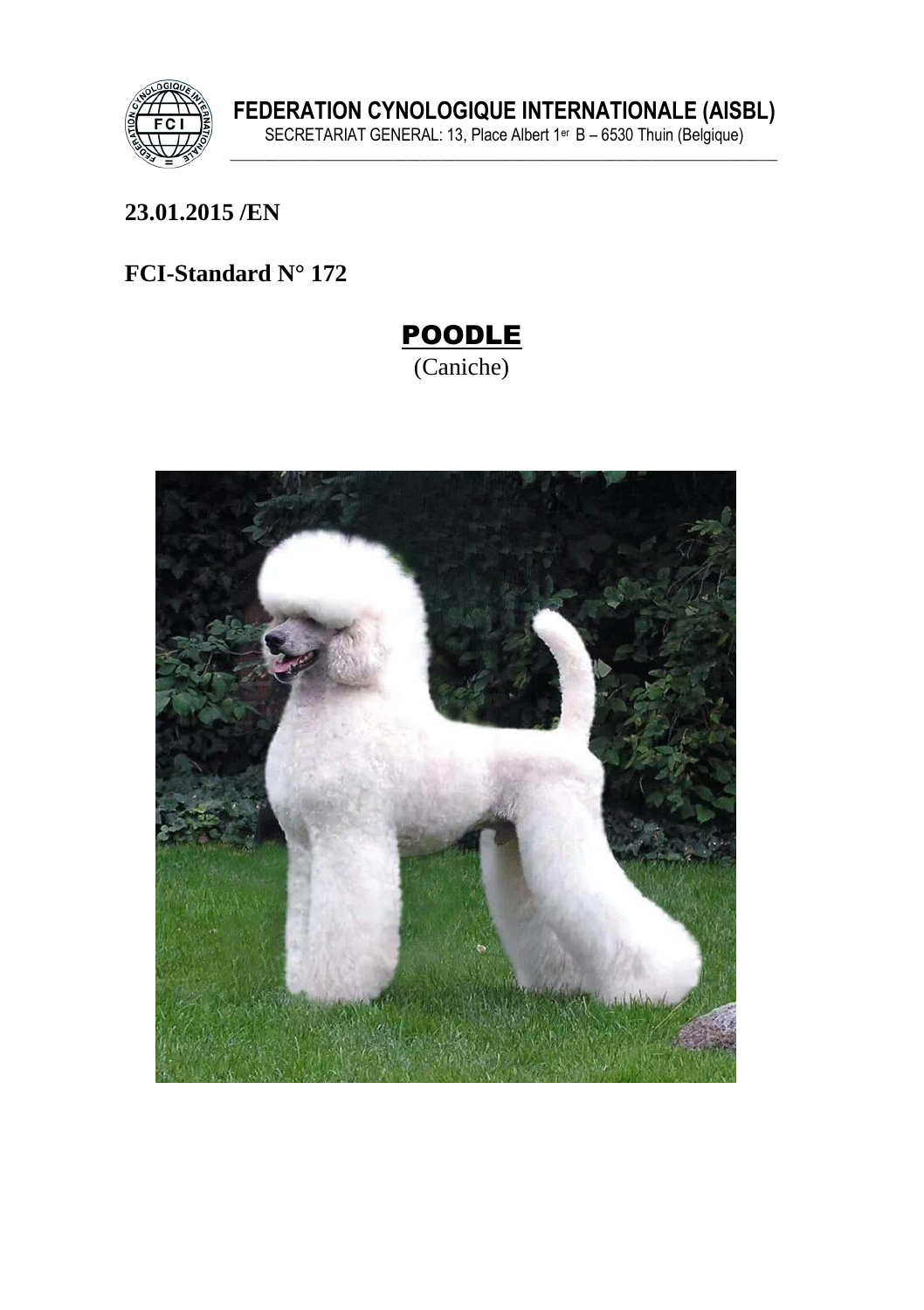**TRANSLATION**: Translator **Ian Nicholson** /FR Revised by **Renée Sporre-Willes, Raymond Triquet** and **Claude Guintard.** Official language (FR).

**ORIGIN**: France

#### **DATE OF PUBLICATION OF THE OFFICIAL VALID STANDARD**: 03.11.2014.

**UTILIZATION**: Companion dog.

**FCI-CLASSIFICATION:** Group 9 Companion and Toy dogs. Section 2 Poodle. Without working trial.

**BRIEF HISTORICAL SUMMARY**: Etymologically, the French word "*caniche*" (Poodle) comes from "*cane*", the French word for a female duck. In other countries, the name of the breed is associated with splashing around in water. Originally, this dog was used for wildfowling. It descends from the Barbet of which it has conserved many characteristics. In 1743, it was called the "*caniche*": the female of the barbet in French. Thereafter the Barbet and the Caniche (Poodle) were gradually separated. Breeders worked hard to obtain original subjects of uniform colour. The Poodle became very popular as a companion dog because of its friendly, joyful and loyal character and also because of its four sizes and different colours which everyone can choose according to preference.

**GENERAL APPEARANCE**: Dog of medium proportions, with a characteristic frizzy coat which is either curly or corded. The appearance is that of an intelligent dog, constantly alert and active, harmoniously built, giving an impression of elegance and pride.

#### **IMPORTANT PROPORTIONS**:

The length of the muzzle is approximately  $9/10$  of that of the skull.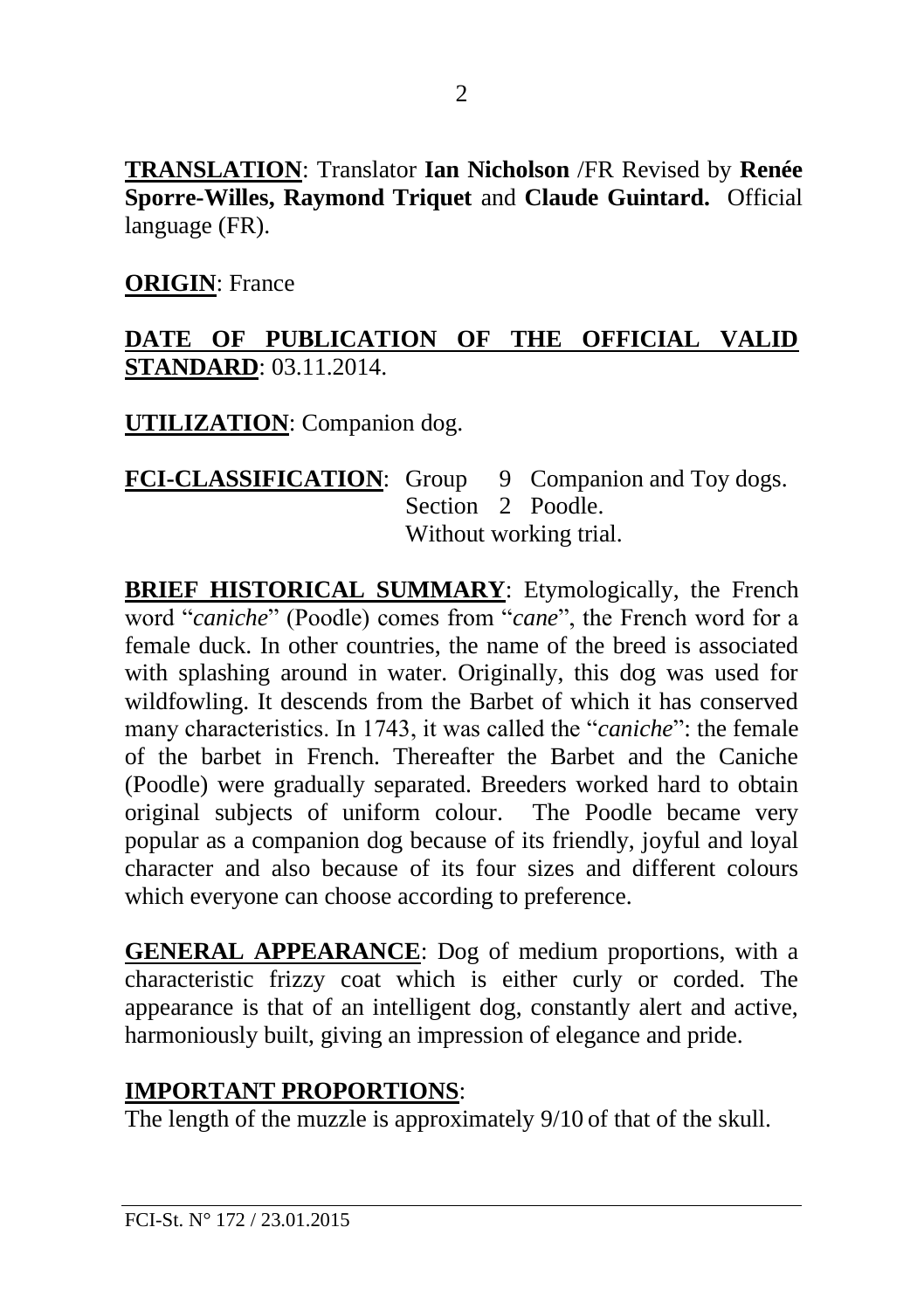The length of the body (scapulo-ischial) is slightly more than the height at the withers.

The height at the withers is practically equal to the height at the croup.

The height at the elbow is 5/9 of the height at the withers.

**BEHAVIOUR/TEMPERAMENT:** A dog renowned for its loyalty, capable of learning and being trained thus making it a particularly pleasant companion dog.

**HEAD**: Distinguished, rectilinear and in proportion to the body. The head must be well chiselled and neither heavy nor excessively fine.

#### CRANIAL REGION:

Skull: Its width is less than half the length of the head. The entire skull, seen from above, appears oval and seen from the side, slightly convex. The axes of the skull and muzzle are slightly divergent. The superciliary arches are moderately pronounced and covered with long hair. The frontal furrow is wide between the eyes, narrowing towards the occiput, which is very pronounced. (In Miniatures it can be slightly less pronounced).

Stop: Only slightly pronounced, **but can never be absent.**

#### FACIAL REGION:

Nose: Developed, vertical profile; open nostrils. Black nose in black, white and grey subjects; brown nose in brown subjects. **In fawn (apricot/red) subjects, the nose should be black or brown according to the intensity of the fawn colour. In light fawn subjects the nose should be as dark as possible.**

Muzzle: Upper profile is perfectly straight; its length is approximately 9/10 of that of the skull. The branches of the lower jaw are almost parallel. The muzzle is strong. The lower profile of the muzzle is determined by the lower jaw and not by the edge of the upper lip.

Lips: Moderately developed, rather tight, of medium thickness with the upper lip resting on the lower lip without hanging over it. Black in black, white and grey subjects; brown in brown subjects. In orange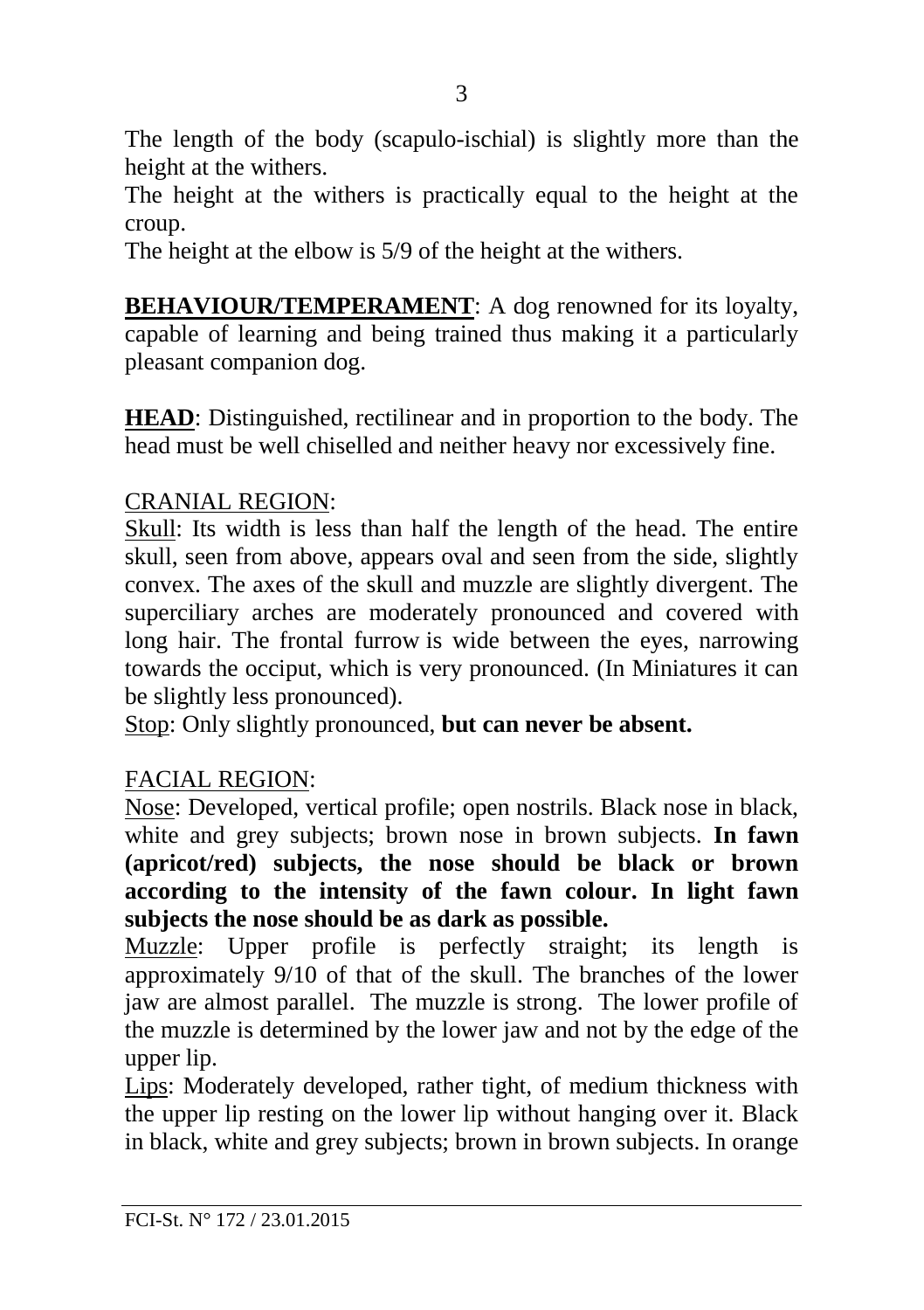fawn [apricot] and in red fawn subjects, the lips are more or less dark brown or black. The corner of the lips must not be pronounced.

Jaws/Teeth: **Complete** scissor bite. Strong teeth.

Cheeks: Not prominent, shaped on the bones. The sub-orbital regions are chiselled and very slightly filled. Zygomatic arches very slightly pronounced.

**EYES**: Keen expression, placed at the level of the stop and slightly oblique. Almond shaped. Black or dark brown colour. In brown subjects, the colour may be dark amber. The eye rims are black in black, white and grey subjects. Brown in brown subjects. **In light fawn subjects the eye rims should be as dark as possible.**

**EARS**: Rather long, falling along the cheeks, set on in the prolongation of a line going from the top of the nose and passing under the outer corner of the eye; flat, widening after the attachment and rounded at the tip, they are covered with very long, wavy hair. **The leather should reach – or ideally pass – the corner of the lips when pulled forward.** 

**NECK**: Strong, slightly arched after the nape, of medium length and well proportioned. The head is carried high and proudly. The neck, without dewlap, is of oval cross section. Its length is slightly less than that of the head.

**BODY**: Well proportioned. It is slightly longer than the height at the withers.

Top line: harmonious and taut.

Withers: Moderately developed. The height at the withers is practically equal to the height from the top of the croup to the ground.

Back: Short.

Loin: Firm and muscled.

Croup: Rounded but not falling away.

Chest: Reaching the elbow; its width is equal to 2/3 of its depth. Forechest, the point of the sternum should be slightly prominent and set rather high. In Standard Poodles, the perimeter of the thorax,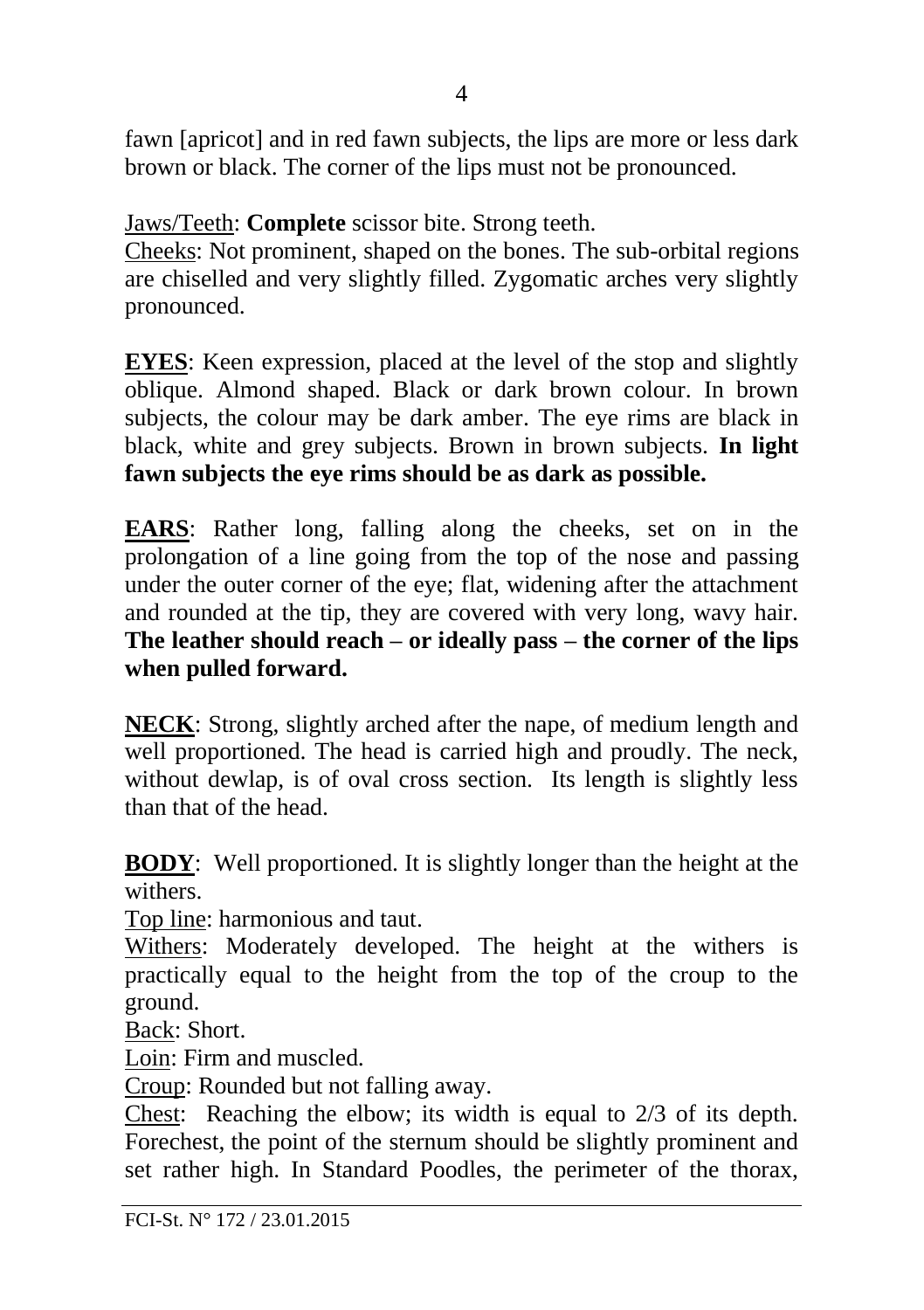measured behind the shoulders, should measure 10 cm more than the height at the withers. Oval cross section, broad at the dorsal part. Underline and belly: Tucked up but not excessively so.

**TAIL**: Set on quite high at the level of the loin (**ideally carried at a "ten past nine" compared to the topline**).

## **LIMBS**:

#### FOREQUARTERS:

General appearance: Perfectly upright and parallel, well muscled with good bone. The height from the elbow to the ground is slightly more than half the height at the withers.

Shoulder: Oblique, muscular. The shoulder blade forms an angle of approximately 110° to the humerus.

Upper arm: The length of the humerus corresponds to that of the shoulder blade.

Carpus (Wrist): In continuous line with front of the forearm.

Metacarpus (Pastern): Strong and almost upright seen in profile.

Forefeet: Rather small, firm, of short oval shape. Toes are well arched and tight fitting. The pads are hard and thick. The nails are black in black and grey subjects. They are brown in brown subjects. In whites the nails may be any colour in the range from horn colour to black. In the fawns they are brown or black; **according to coat colour, as dark as possible.**

#### HINDQUARTERS:

General appearance: Hind legs parallel seen from behind; muscles developed and very apparent.

Thigh: Well muscled and strong. Coxo-femoral angle should be pronounced.

Stifle (Knee): Femoro-tibial angles should be pronounced.

Hock joint: The hock joint is relatively well angulated. (tibio-tarsal joint should be well angulated).

Metatarsus (Rear pastern): Rather short and upright. The Poodle should be born without dewclaws on the hind legs.

Hind feet: Rather small, firm, of short oval shape. Toes are well arched and tight fitting. The pads are hard and thick. The nails are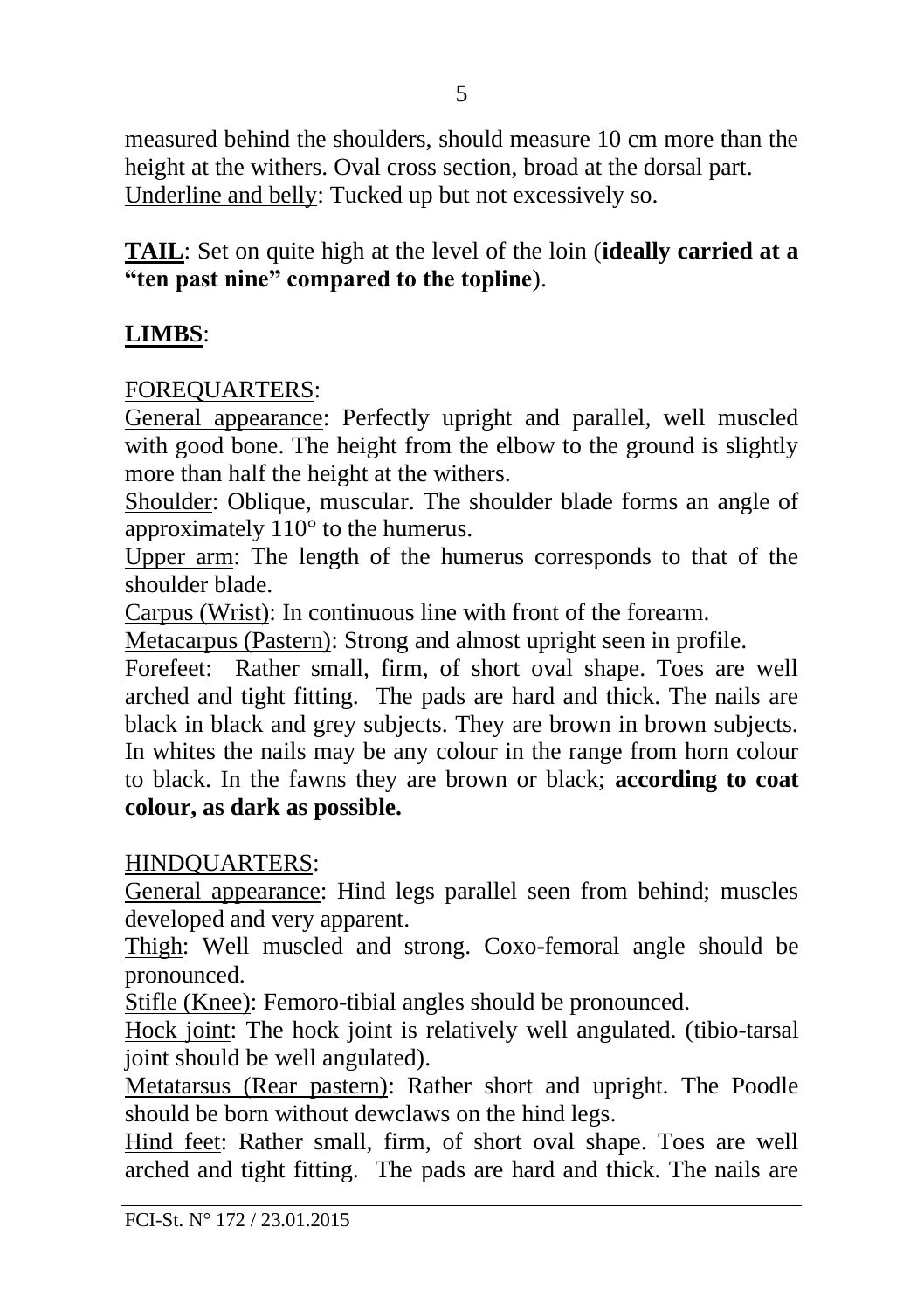black in black and grey subjects. They are brown in brown subjects. In whites the nails may be any colour in the range from horn colour to black. In the fawns they are brown or black.

**GAIT/MOVEMENT**: The Poodle has a light and bouncy gait.

**SKIN**: Supple, not loose, pigmented. Black, brown, grey and fawn Poodles must be pigmented in accordance with the colour of their coat. In white Poodles, a silver coloured skin is sought after.

### **COAT**:

Hair:

Curly Coat: Profuse of fine, woolly texture, very frizzy, elastic and resistant to pressure of the hand. It should be thick, well furnished, of equal length and form even curls.

Corded Coat: Profuse of fine, woolly texture and dense, forming characteristic cords which should measure at least 20 cm.

Colour: Solid colour: black, white, brown, grey, fawn.

Brown should be deep, rather dark, uniform and warm. Beige and its paler derivatives are not admitted. Grey must be uniform, deep, neither blackish nor whitish. Fawn must be uniform. Can go **from pale fawn to red fawn or even be orange fawn (apricot).** Eyelids, nose, lips, gums, palate, natural orifices, scrotum and pads are well pigmented. **For light fawn subjects, all pigmentation should be as dark as possible.**

#### **SIZE AND WEIGHT**: **The sexual dimorphism must be clearly visible in all varieties.**

Standard Poodles: Over 45 cm up to 60 cm with a tolerance of  $+2$ cm. The Standard Poodle must be the enlarged and developed replica of the Medium Poodle of which it retains the same characteristics.

Medium Poodles: Over 35 cm up to 45 cm.

Miniature Poodles: Over 28 cm up to 35 cm. The Miniature Poodle must display the appearance of a reduced Medium Poodle, retaining as much as possible the same proportions and without presenting any sign of dwarfism.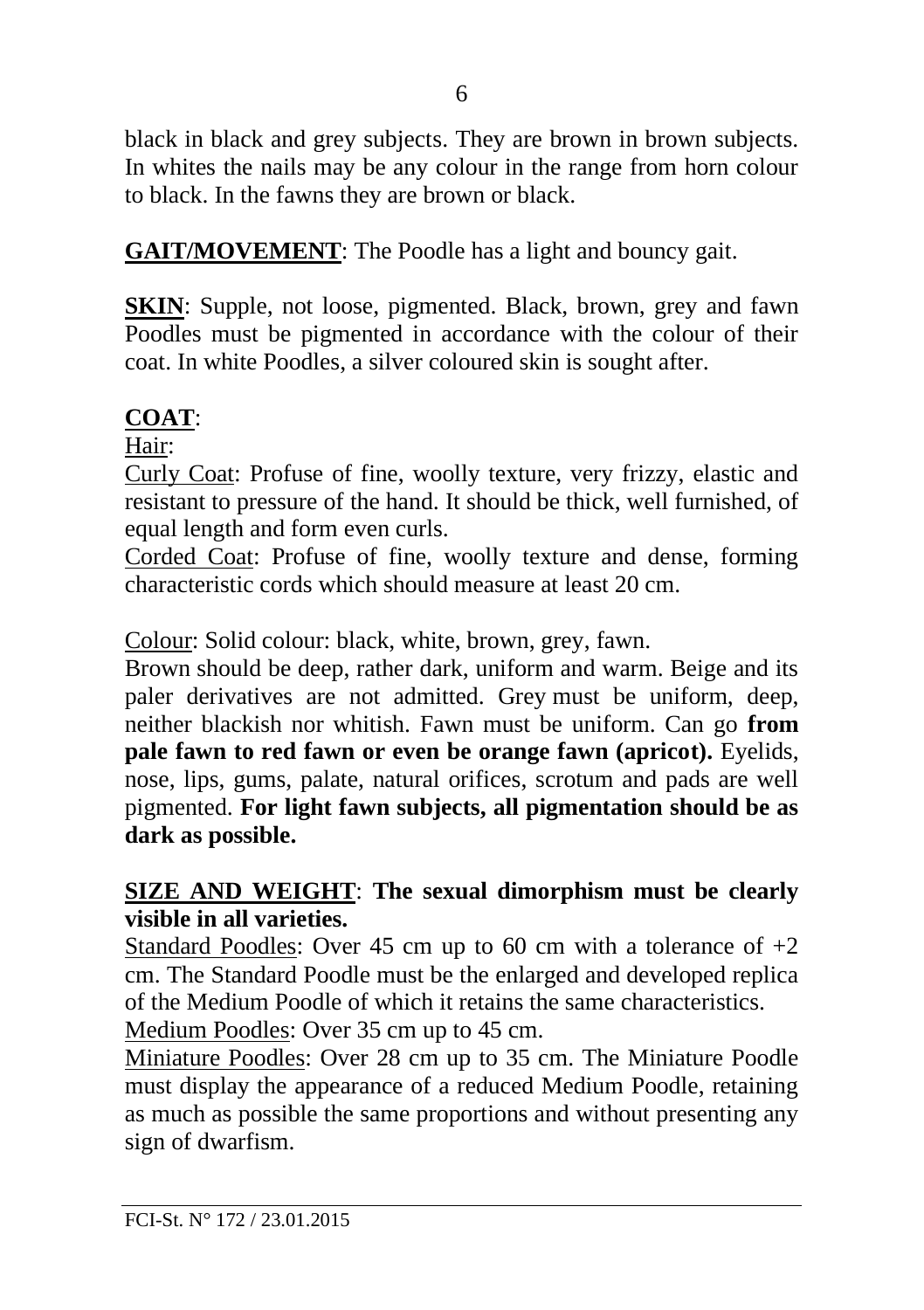Toy Poodles: Over 24 cm (with a tolerance of -1cm) up to 28 cm (sought after ideal: 25 cm). The Toy Poodle maintains, in its ensemble, the aspect of a Miniature Poodle and the same general proportions complying with all the points of the standard.

Any sign of dwarfism is excluded; only the external occipital protuberance may be less pronounced.

## **FAULTS**:

Any departure from the foregoing points should be considered a fault and the seriousness with which the fault should be regarded should be in exact proportion to its degree and its effect upon the health and welfare of the dog.

## **SEVERE FAULTS**:

- Eyes: too big and too round, or sunken, not dark enough.
- Ears: too short **(not reaching the corner of the lips).**
- Snipey or pointed muzzle.
- Convex muzzle.
- **Roach or sway back.**
- **Tail set on too low.**
- Croup falling away.
- Rear angulations too straight **or over-angulated.**
- Flowing or extended gait.
- Sparse, soft or wire hair.
- Undefined or not solid colour.
- **Partially depigmented nose.**
- Absence of 2 PM2.

# **DISQUALIFYING FAULTS**:

- Aggressive or overly shy dogs.
- Any dog clearly showing physical or behavioural abnormalities.
- Lacks type and particularly in head, **hinting notably at a mixture with another breed.**
- Height exceeding 62cm in Standards and less than 23 cm in Toys.
- Absence of tail or naturally short tail.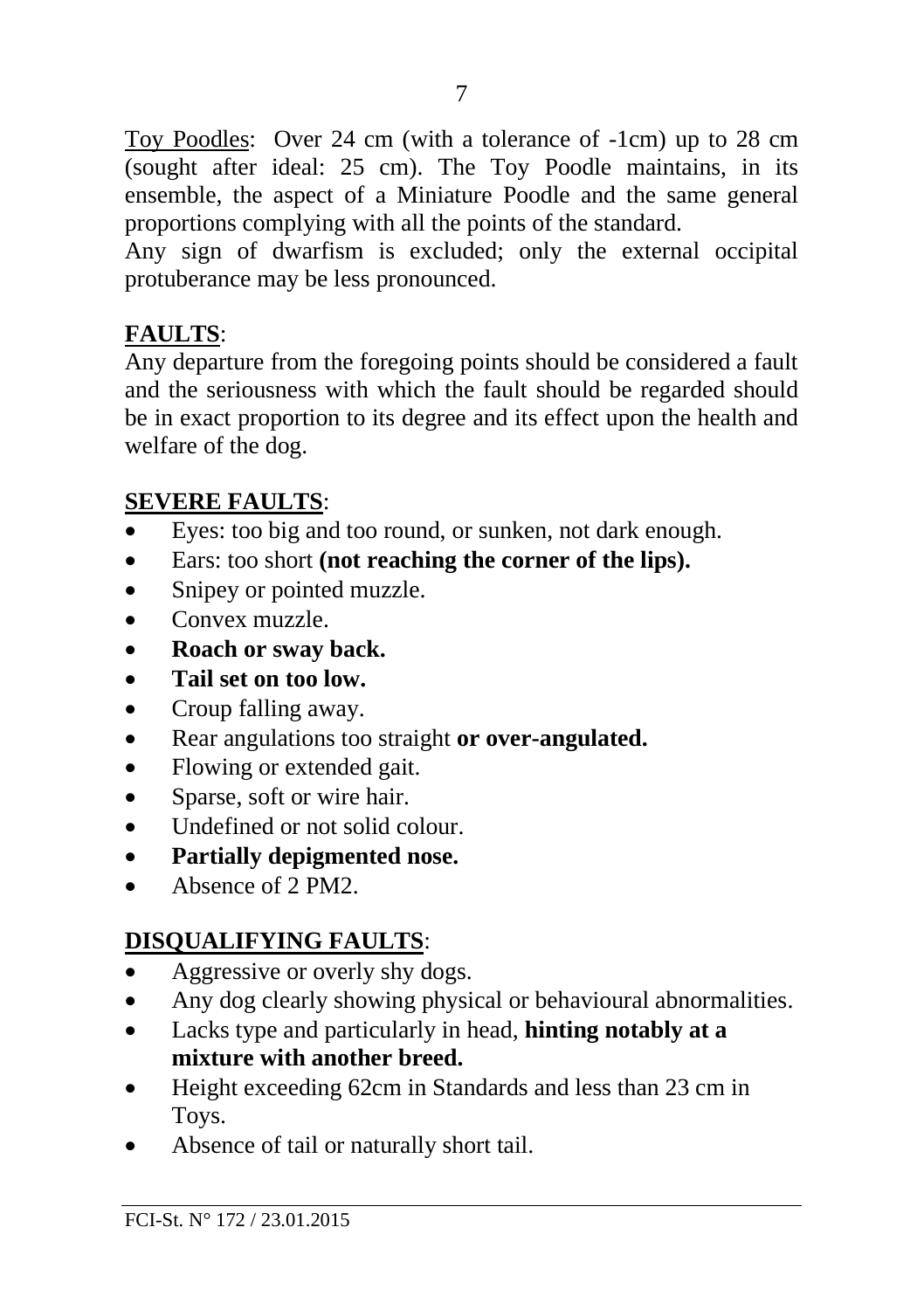- Dewclaws or evidence of dewclaws on rear limbs.
- Any subject displaying signs of dwarfism: globulous skull, absence of occipital protuberance, very pronounced stop, prominent eyes, muzzle too short and turned up.
- Median furrow practically inexistant.
- Very light bone in Toys.
- Tail **completely** curled.
- Subjects whose coat is not of solid colour.
- **All** white marks **on the body and/or** feet **for all subjects other than white.**
- Nose completely depigmented.
- Underbite or overbite.
- **Every tooth position which could injure the dog (for instance: ill-positioned canine that touches the palate).**
- Absence of 1 incisor or 1 canine or 1 carnassial.
- Absence of one PM3 or of one PM4.
- Absence of three or more PM (except PM1).

### **N.B**:

- Male animals should have two apparently normal testicles fully descended into the scrotum.
- Only functionally and clinically healthy dogs, with breed typical conformation, should be used for breeding.

#### **Addition to standard**

**Judging a Poodle in a show does not mean it is judged in a grooming contest. It is not encouraged to stimulate overgrooming one's dog.** 

### **AUTHORIZED SHOW CLIPS**

"Lion Clip": The Poodle, whether curly or corded, shall be clipped on the hindquarters up to the ribs.

Also clipped: the muzzle, above and underneath from the lower eyelids; the cheeks; the forelegs and hindlegs, except for the cuffs or bracelets and optional motifs on the hindquarters; the tail, except for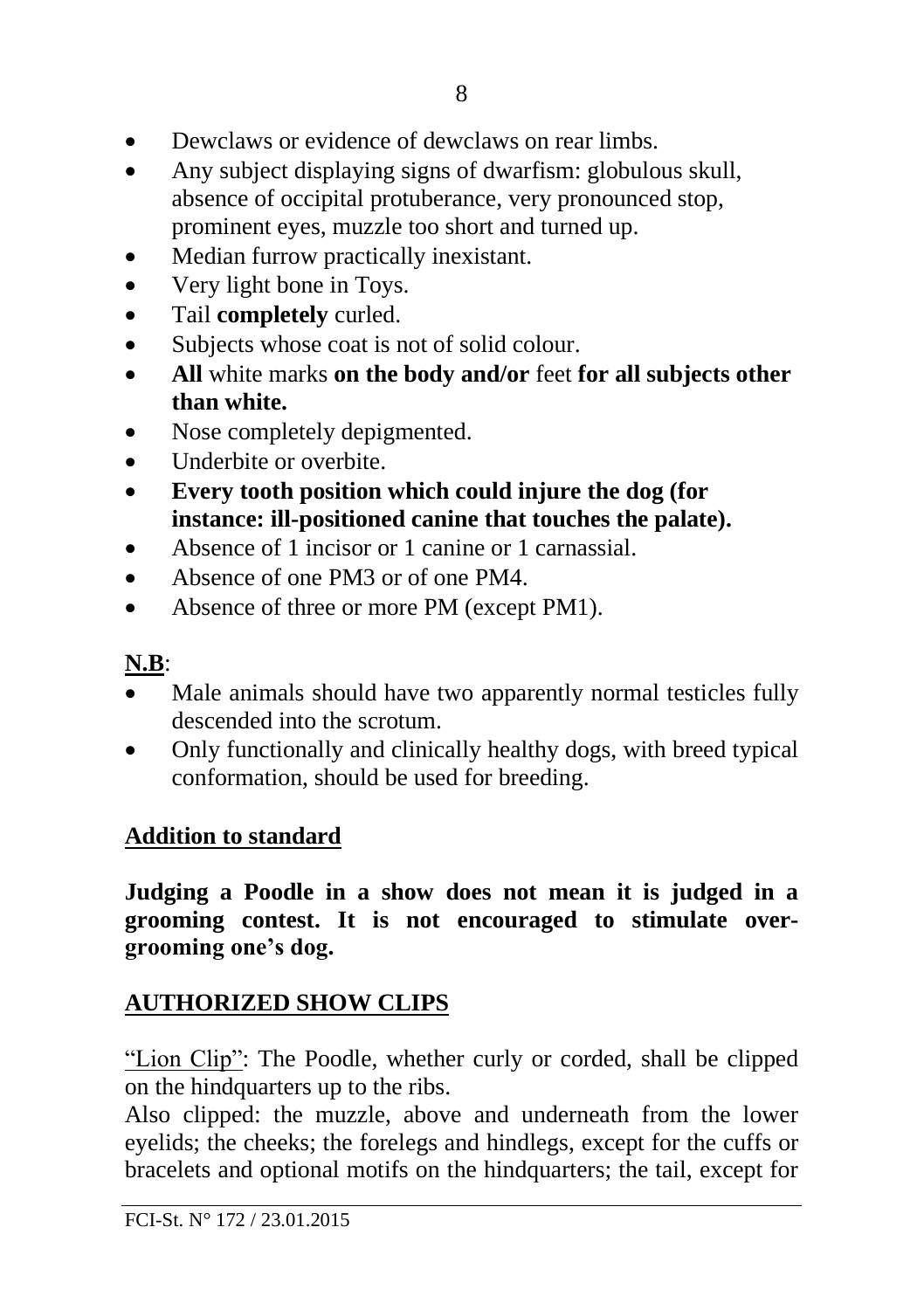9

round or oblong terminal pompom. A moustache is required for all subjects. Leaving hair, called "trousers", on the forelegs is admitted.

"Modern Clip": Leaving hair on all four legs is only admitted on condition that the following norms are respected:

1.Shall be clipped:

- a) The lower part of the forelegs, from the nails to the tip of the dewclaw, the lower part of the hindlegs to the same height. Machine clipping, limited to the toes only, is admitted.
- b) The head and the tail in compliance with rules described above.

Shall be exceptionally admitted in this clip:

- The presence, under the lower jaw, of short hair no longer than 1cm the lower line of which should be cut parallel to the lower jaw. A beard, called "goat's beard", is not permitted.
- The suppression of the pompom on the tail.

2. Shortened coat:

Over the body, in order to give "shot silk" effect on the line of the back, more or less long but at least 1cm. The length shall be gradually increased over the ribs and above the limbs.

- 3. Neatened coat:
	- a) On the head which keeps a topknot of reasonable height as well as down behind the neck to the withers and the front, without discontinuity, to the shaven part of the foot following a slightly slanting line from the top of the forechest downwards. On the top of the ears and for a maximum of one third of their length, the coat may be cut with scissors or clipped in the direction of the hair. The lower part shall be left covered in hair whose length shall increase gradually, from top to bottom, to end in fringes which may be levelled.
	- b) On the limbs, "trousers" making a distinct transition from the shaven part of the feet. The length of the hair increases gradually towards the top to display, on the shoulder and likewise the thigh, a length of 4 to 7 cm measured by pulling the hair to straighten it, in proportion to the size of the exhibit while avoiding any "fluffy" effect. The hind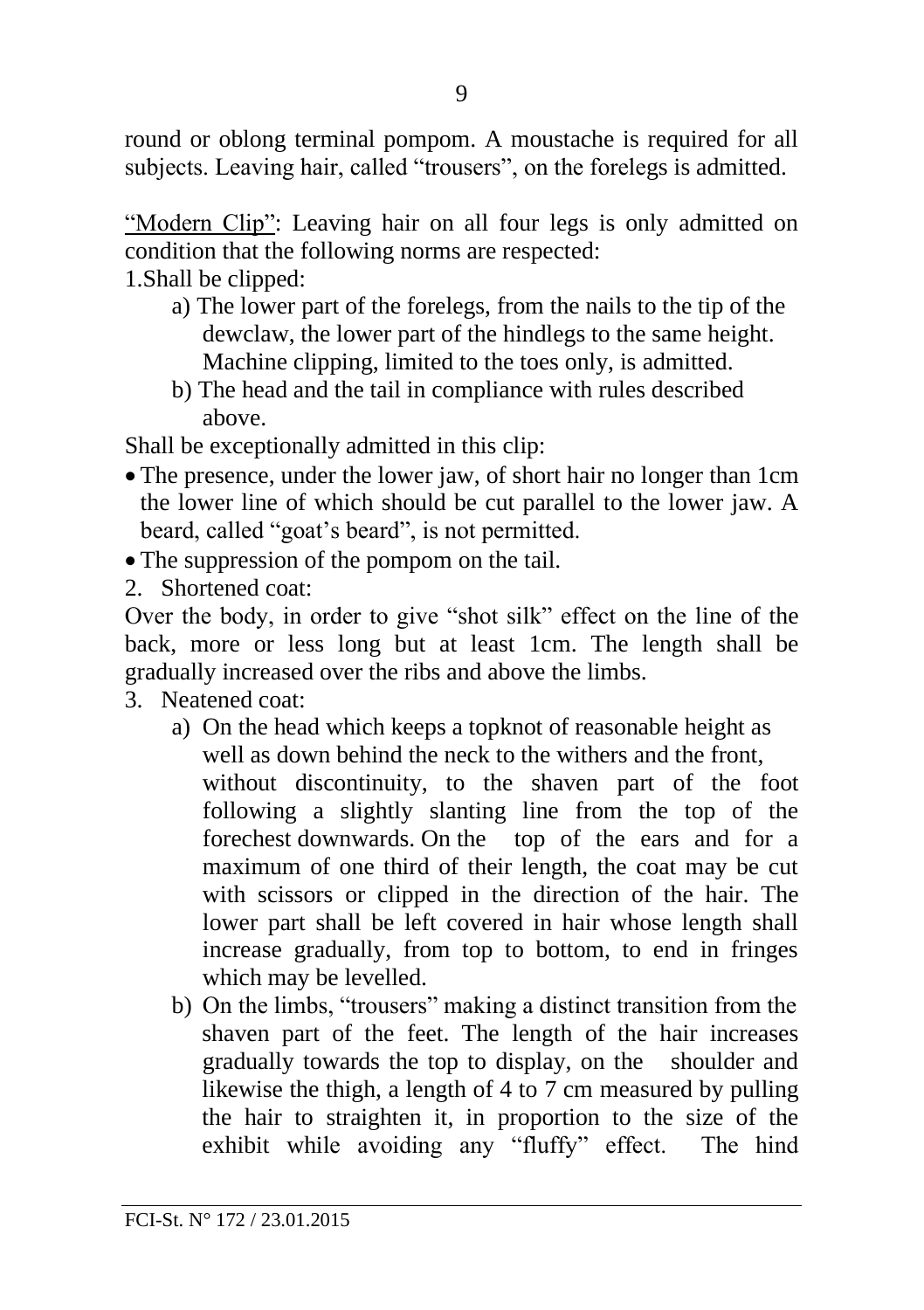"trousers" must allow for the typical angulation of the Poodle to be seen.

All other fancy clips which do not comply with these norms are eliminatory. Whatever the standard outline obtained by grooming, it should have no influence whatsoever on the placements in shows, all exhibits in the same class should be judged and placed together.

"English Clip": To the "Lion Clip" add motifs on the hindquarters, i.e. bracelets and cuffs. On the head: a topknot. For this clip the moustache is optional. The absence of demarcation on the hair of the hindquarters is tolerated. The topknot is optional (it is forbidden to use lacquer or any other substance to keep the topknot in place).

**"Puppy Clip": Takes over the several shaven parts which characterize the Modern clip. On the head: a topknot of a reasonable height. The coat on the forequarters should form a ball, comparable to an 'egg' seen from the forechest up to the topknot. The so-called 'trousers' on the forequarters is preserved, accentuating the typical poodle angulation.** 

**The tail – save for a pompon – should have an oval or oblong shape. It should be clipped longer than wide with rounded angles.** 

**"Scandinavian clip or Terrier clip":**

**The clip is similar to that of the Modern clip, the difference being that the ears and tail may be shaven.**

**The latest amendments are in bold characters.**